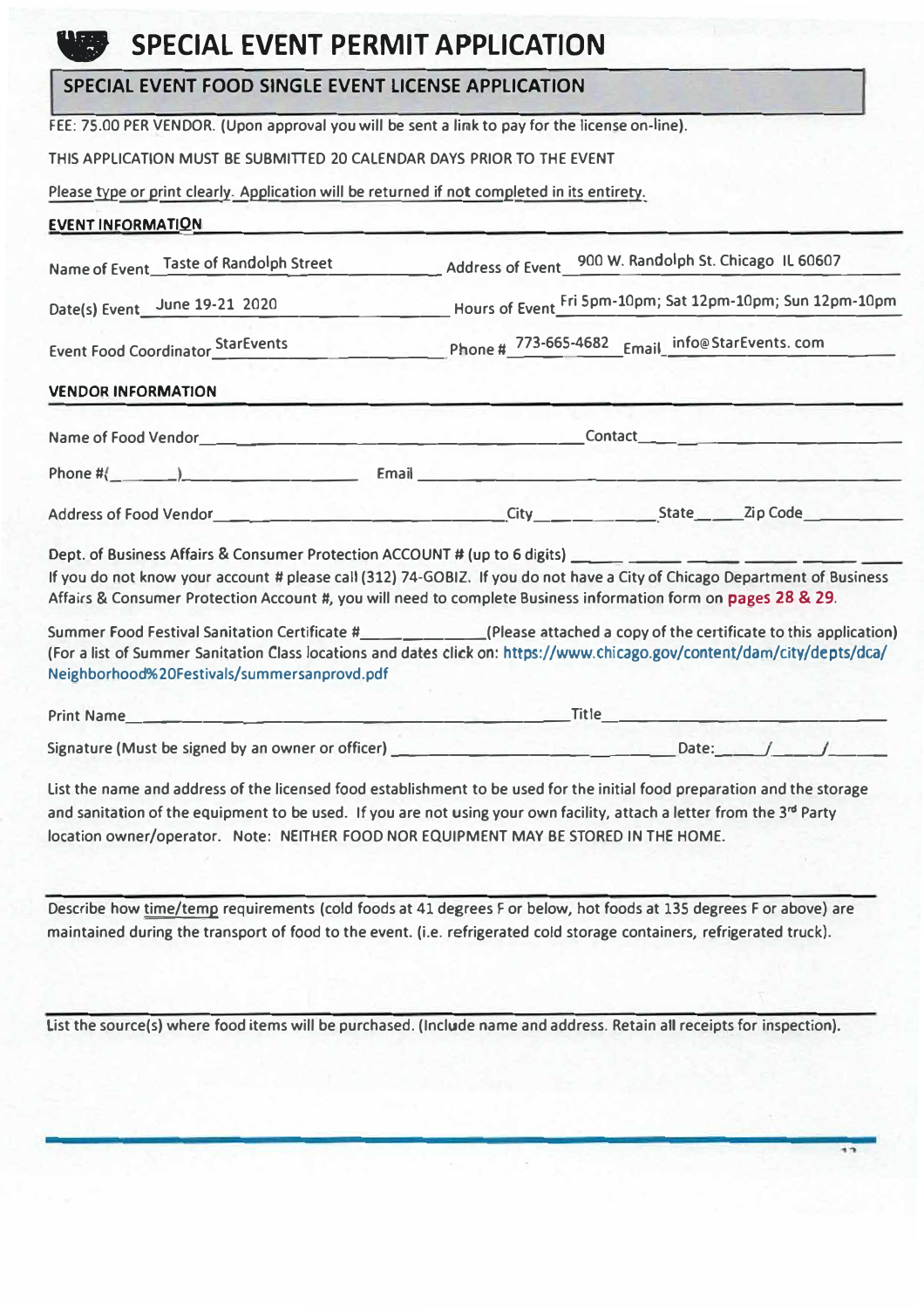**I understand that the holder of a current Summer Festival Food Sanitation Certificate must be present in**  each booth and have an original copy of the certificate at all times that food is being handled.

**O,eckto acupt**  □

14

| I understand that a portable, one-piece, self-contained hand sink is required at the special event booth.                                                                                                                                                                                                         | Check to<br>accept |
|-------------------------------------------------------------------------------------------------------------------------------------------------------------------------------------------------------------------------------------------------------------------------------------------------------------------|--------------------|
| I understand that <b>Mechanical</b> refrigeration is required on-site if perishable food will be cold held<br>at the event.                                                                                                                                                                                       | Check to<br>acaept |
| Date of most recent health inspection at restaurant/commissary used for initial food preparation and<br>storage of equipment (must be dated within the prior 6 months). For restaurants/commissaries located<br>within the City of Chicago, an inspection can be requested by emailing cdphfood@cityofchicago.org |                    |
| If the restaurant / commissary is located OUtside of the City of Chicago, a copy of the most recent<br>health inspection report must be submitted with application).                                                                                                                                              |                    |

| Menu Item<br>(i.e. Italian beef,<br>spaghetti, ice<br>cream, French fries) | <b>Ingredients</b><br>(i.e. beef, rice, tortillas, cheese,<br>bread) | How is it prepared at<br>event?<br>(i.e. grilled, fried, no on-site<br>prep) | <b>Equipment Used For Prep,</b><br><b>Cold/Hot Holding, Cooking</b><br><b>At Event Booth</b><br>(i.e. refrigeration, steam table, grill,<br>freezer) | Final<br>Internal<br>Cooking<br>Temp °F<br>(Not oven/oil<br>temp) |
|----------------------------------------------------------------------------|----------------------------------------------------------------------|------------------------------------------------------------------------------|------------------------------------------------------------------------------------------------------------------------------------------------------|-------------------------------------------------------------------|
|                                                                            |                                                                      |                                                                              |                                                                                                                                                      | $\degree$ F                                                       |
|                                                                            |                                                                      |                                                                              |                                                                                                                                                      | $\degree$ F                                                       |
|                                                                            |                                                                      |                                                                              |                                                                                                                                                      | $\degree$ F                                                       |
|                                                                            |                                                                      |                                                                              |                                                                                                                                                      | $\circ$ F                                                         |
|                                                                            |                                                                      |                                                                              |                                                                                                                                                      | $\degree$ F                                                       |
|                                                                            |                                                                      |                                                                              |                                                                                                                                                      | $\,^{\circ}$ F                                                    |
| $\bullet$                                                                  | $\cdots$                                                             | $\overline{\phantom{a}}$<br>$\bullet$<br>$\sim$ $\sim$ $\sim$                |                                                                                                                                                      | $\degree$ F                                                       |

**Are condiments provided for customer self-service? Yes <b>LI** No **LI** 

**If yes, list them below and how they are dispensed.** 

**All questions must be answered, or the application will be denied.**